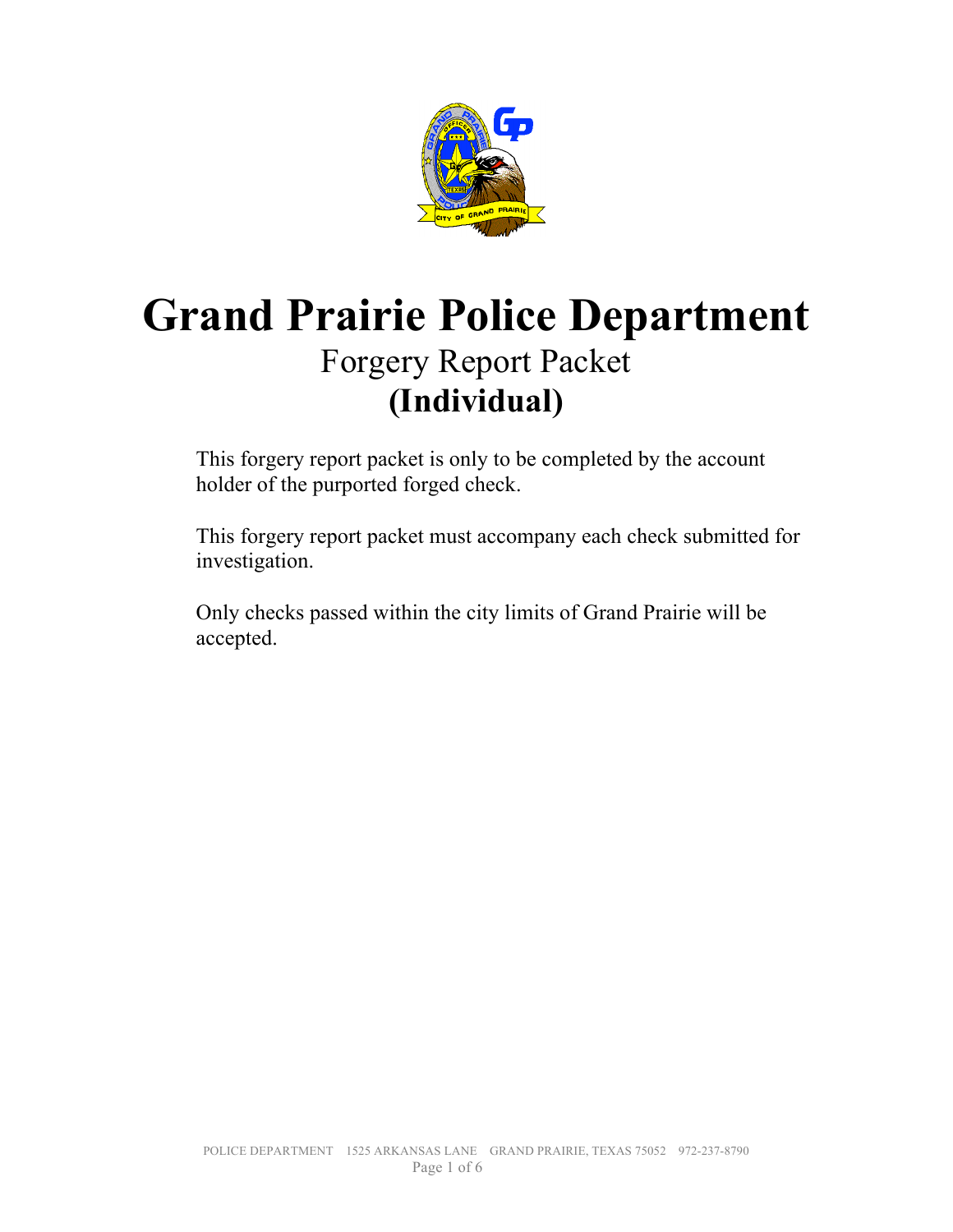

## **Complainant Information**

#### **(1) My full legal name is:**

| (First)                    | (Middle)                                                                                                                                                                                                                      | (Last) | (Jr, Sr, III) |
|----------------------------|-------------------------------------------------------------------------------------------------------------------------------------------------------------------------------------------------------------------------------|--------|---------------|
|                            | (2) My date of birth is: $\frac{1}{\sqrt{1-\frac{1}{2}}\sqrt{1-\frac{1}{2}}\sqrt{1-\frac{1}{2}}\sqrt{1-\frac{1}{2}}}}$                                                                                                        |        |               |
|                            | $\overline{\text{(day/month/year)}}$                                                                                                                                                                                          |        |               |
|                            |                                                                                                                                                                                                                               |        |               |
|                            | (4) My driver's license or identification card number and state are:<br>$\frac{\#}{\#}$ State                                                                                                                                 |        |               |
|                            |                                                                                                                                                                                                                               |        |               |
|                            |                                                                                                                                                                                                                               |        |               |
|                            |                                                                                                                                                                                                                               |        |               |
| (5) My current address is: | City: City: City: City: City: City: City: City: City: City: City: City: City: City: City: City: City: City: City: City: City: City: City: City: City: City: City: City: City: City: City: City: City: City: City: City: City: |        |               |
|                            |                                                                                                                                                                                                                               |        |               |
| work?)                     | (6) My best contact phone number is: ___________________(home, mobile,                                                                                                                                                        |        |               |
|                            |                                                                                                                                                                                                                               |        |               |
|                            | (7) My email address and alternate phone number is:                                                                                                                                                                           |        |               |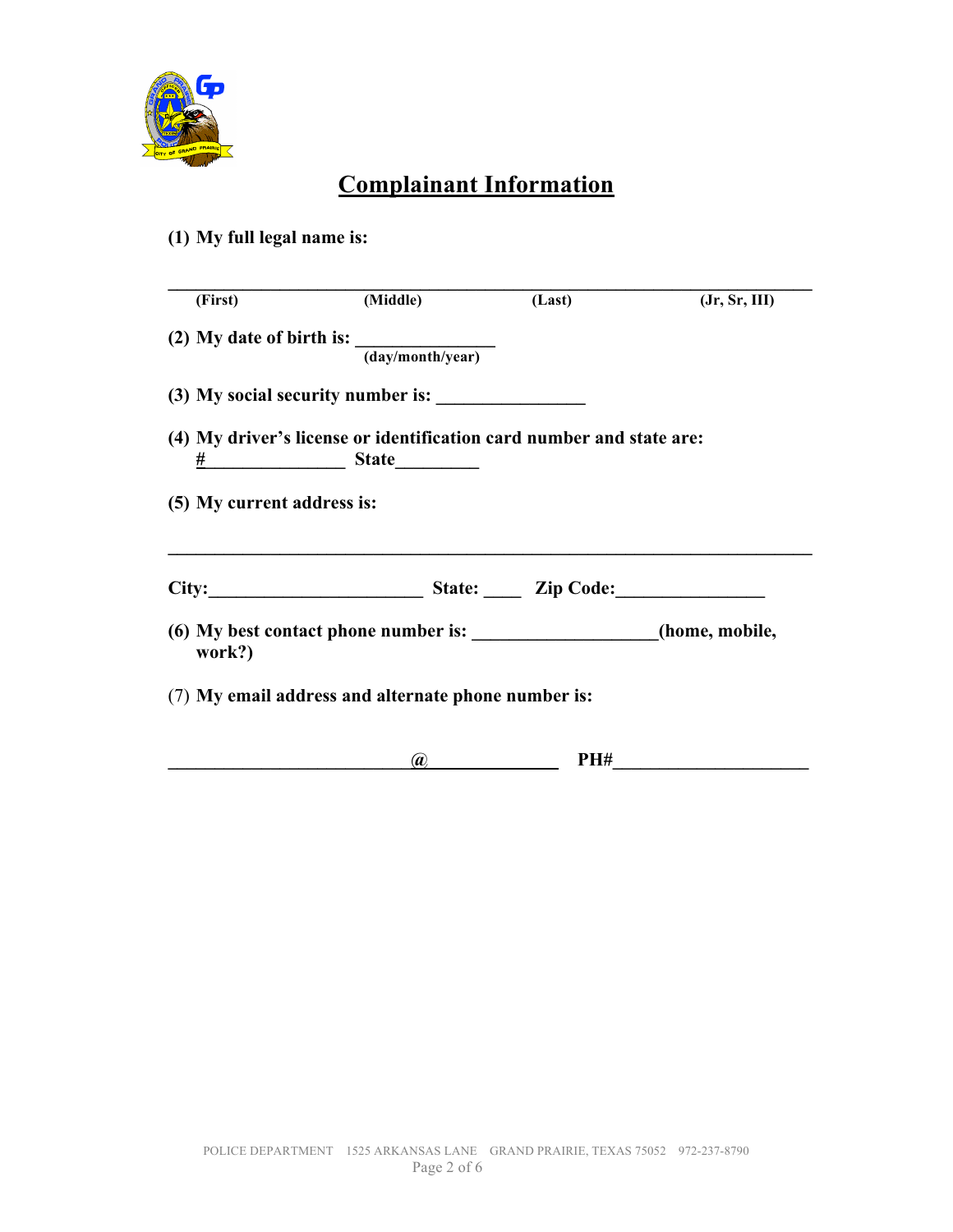

## **Forgery Report Instructions**

- 1. Complete the attached Incident Summary Form.
- 2. Ensure that each Forgery Witness Form that is distributed is completed in its entirety.
- 3. Place a check mark next to, and attach any of the following evidence that may apply to this incident:
	- Affidavit of Forgery (Must be notarized).
	- \_\_\_\_ Original or certified copy of forged check in protective envelope.
	- \_\_\_\_ Victim account holder information.
	- \_\_\_\_ Contact name and phone number for responsible party.
	- \_\_\_\_ Originals or copies of Identification used by check presenter.

#### **4. DO NOT SUBMIT THIS FORGERY REPORT PACKET UNTIL ALL WITNESS FORMS ARE COMPLETED AND ALL AVAILABLE EVIDENCE IS OBTAINED.**

5. Mail this cover sheet, the completed Incident Summary Form, all completed Forgery Witness Forms, and any applicable evidence check marked above to:

> Grand Prairie Police Department ATTN: Records – Forgery Report 1525 Arkansas Lane Grand Prairie, Texas 75052

**NOTE:** This packet will be reviewed for completeness prior to being assigned to a Financial Crimes Investigator. Please insure that the Incident Summary Form and all Forgery Witness Forms are completed and that all evidence relating to this incident is attached. It may be necessary to delay the submittal of this packet until this information can be collected.

### **IMPORTANT: Failure to provide all requested information might result in time delays that could be detrimental to the successful prosecution of this case.**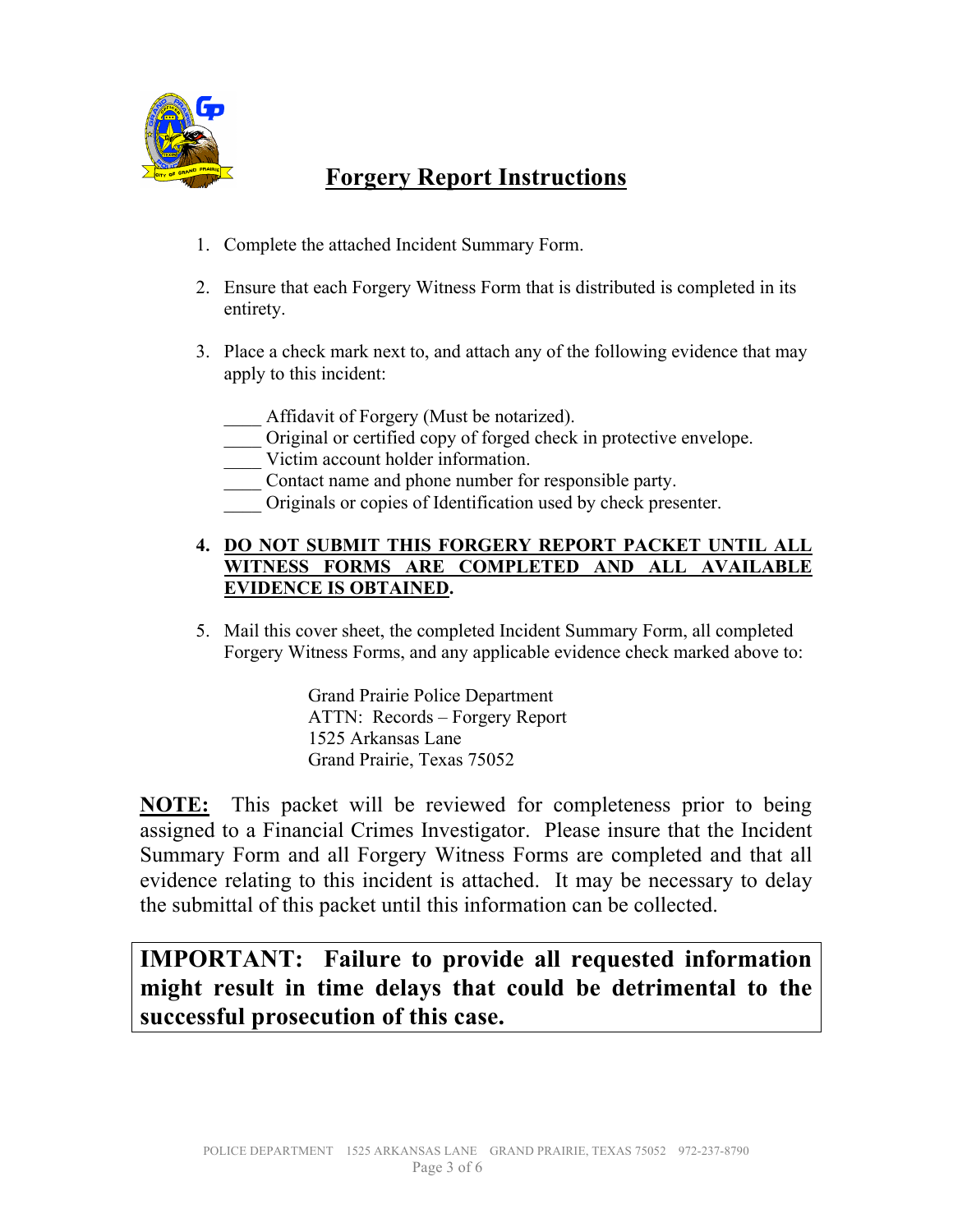

## **Incident Summary Form**

| (Date)                                                |                           | (Time) |                               |  |  |
|-------------------------------------------------------|---------------------------|--------|-------------------------------|--|--|
|                                                       |                           |        | located at                    |  |  |
|                                                       |                           |        |                               |  |  |
|                                                       |                           |        | in the City of Grand Prairie, |  |  |
| Texas.                                                | (Physical Street Address) |        |                               |  |  |
| The forged check contained the following information: |                           |        |                               |  |  |
|                                                       |                           |        |                               |  |  |
|                                                       |                           |        |                               |  |  |
|                                                       | Payee Phone: 2008         |        |                               |  |  |
|                                                       |                           |        | Pay To Name:                  |  |  |
|                                                       | Check Number:             |        |                               |  |  |
|                                                       | Check Amount:             |        |                               |  |  |
| <b>Account Number:</b>                                |                           |        |                               |  |  |

The check was determined to be a forged instrument based on the following reason(s): (e.g. reported as stolen, contact with account holder, quality of document, etc. Be as detailed as possible.)

 $\mathcal{L}_\text{max}$  , and the contribution of the contribution of the contribution of the contribution of the contribution of the contribution of the contribution of the contribution of the contribution of the contribution of t

 $\mathcal{L}_\text{max}$  , and the contribution of the contribution of the contribution of the contribution of the contribution of the contribution of the contribution of the contribution of the contribution of the contribution of t

 $\mathcal{L}_\text{max}$  , and the contribution of the contribution of the contribution of the contribution of the contribution of the contribution of the contribution of the contribution of the contribution of the contribution of t

 $\mathcal{L}_\text{max}$  , and the contribution of the contribution of the contribution of the contribution of the contribution of the contribution of the contribution of the contribution of the contribution of the contribution of t

 $\mathcal{L}_\text{max}$  , and the contribution of the contribution of the contribution of the contribution of the contribution of the contribution of the contribution of the contribution of the contribution of the contribution of t

 $\mathcal{L}_\text{max}$  , and the contribution of the contribution of the contribution of the contribution of the contribution of the contribution of the contribution of the contribution of the contribution of the contribution of t

 $\mathcal{L}_\text{max} = \mathcal{L}_\text{max} = \mathcal{L}_\text{max} = \mathcal{L}_\text{max} = \mathcal{L}_\text{max} = \mathcal{L}_\text{max} = \mathcal{L}_\text{max} = \mathcal{L}_\text{max} = \mathcal{L}_\text{max} = \mathcal{L}_\text{max} = \mathcal{L}_\text{max} = \mathcal{L}_\text{max} = \mathcal{L}_\text{max} = \mathcal{L}_\text{max} = \mathcal{L}_\text{max} = \mathcal{L}_\text{max} = \mathcal{L}_\text{max} = \mathcal{L}_\text{max} = \mathcal{$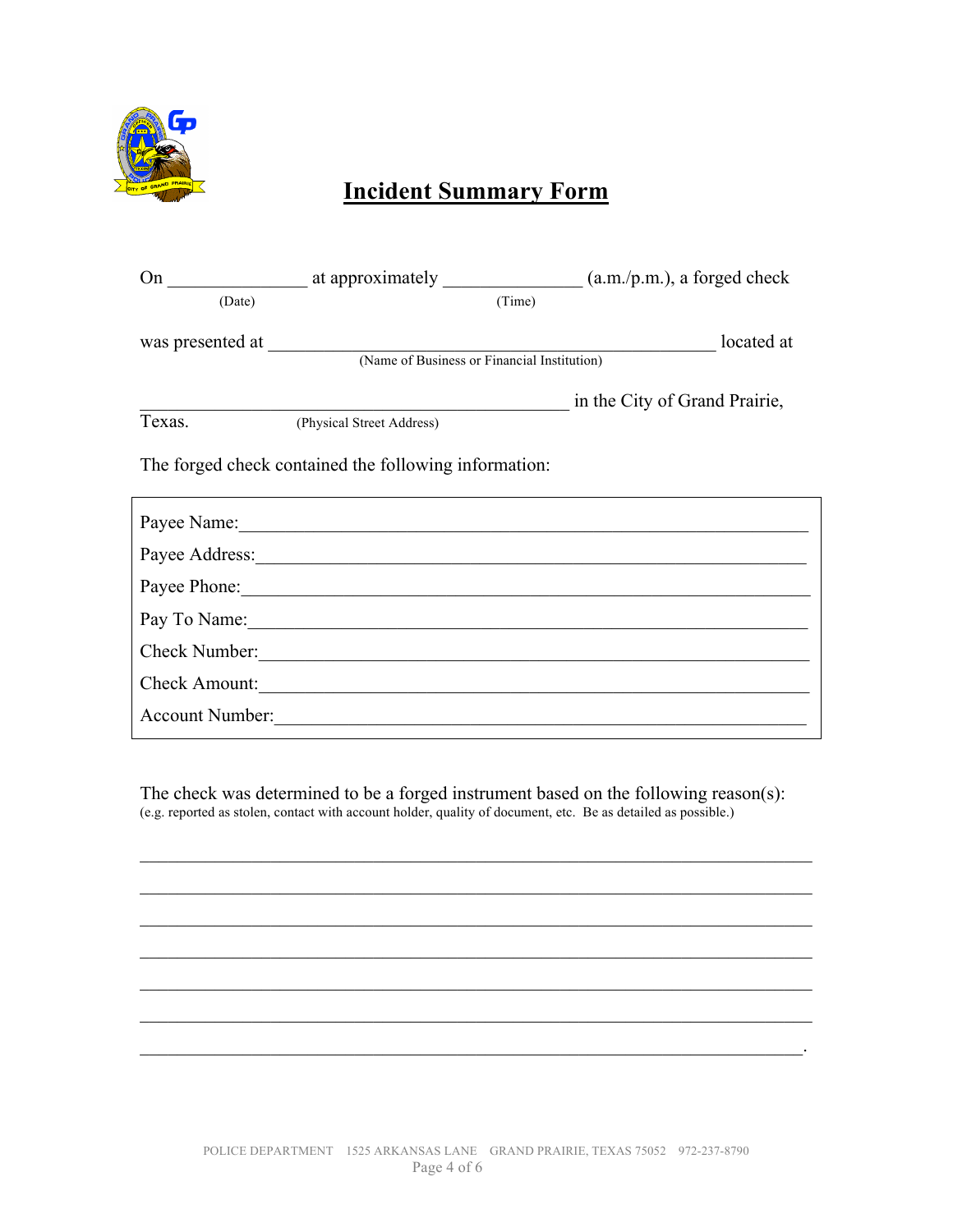

## **Forgery Witness Form (Page 2 of 2)**

1. Describe the events that you witnessed in regards to this forgery incident. If known, describe how the check was determined to be a forged instrument:

2. Do you have any additional information that will assist in locating the suspect?

<u>experimental control de la propincia de la propincia de la propincia de la propincia de la propincia de la propincia de la propincia de la propincia de la propincia de la propincia de la propincia de la propincia de la pr</u>